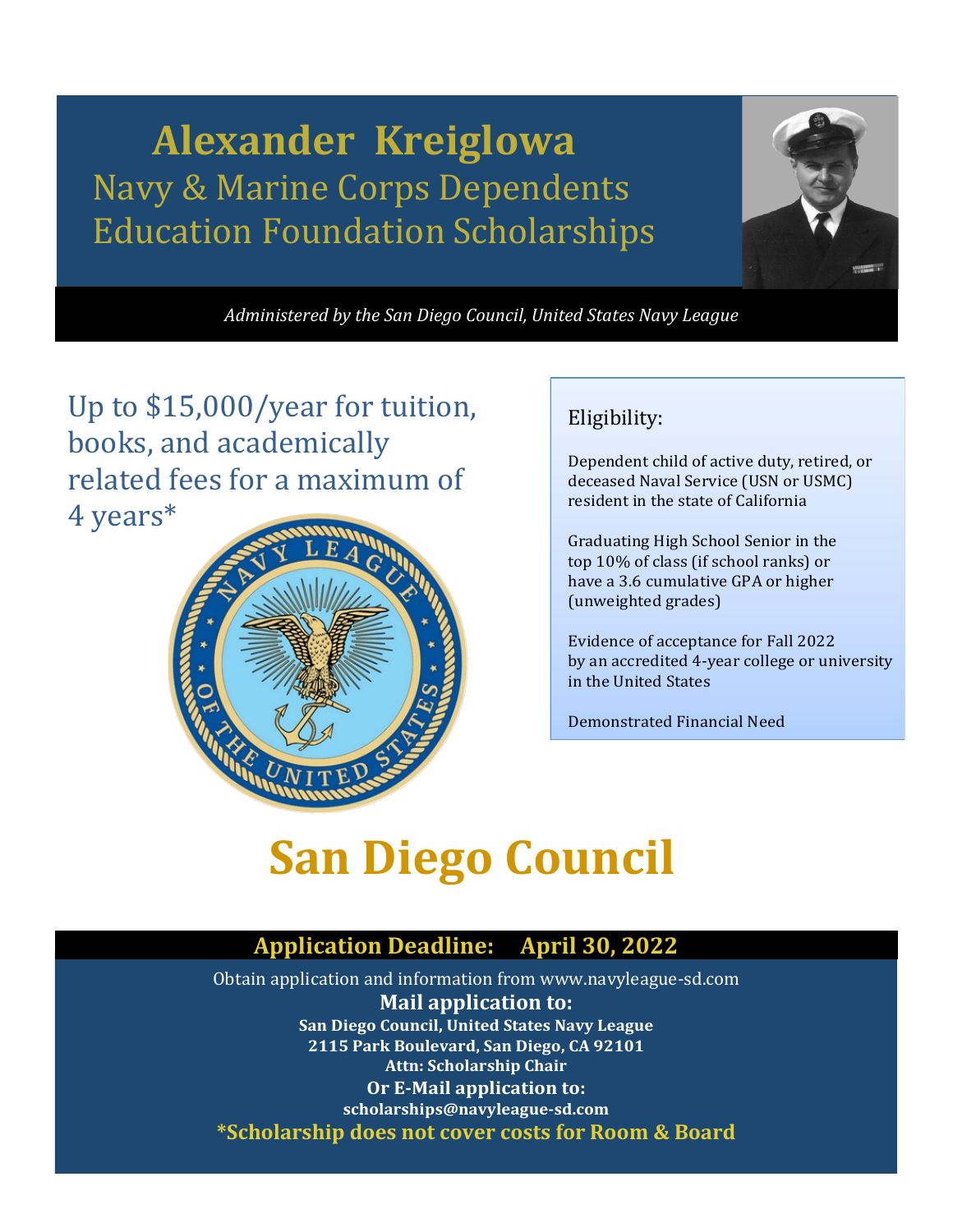**Alexander Kreiglowa Navy & Marine Corps Dependents Education Foundation Scholarship Application – 2022**

**Administered by:**



**San Diego Council** 

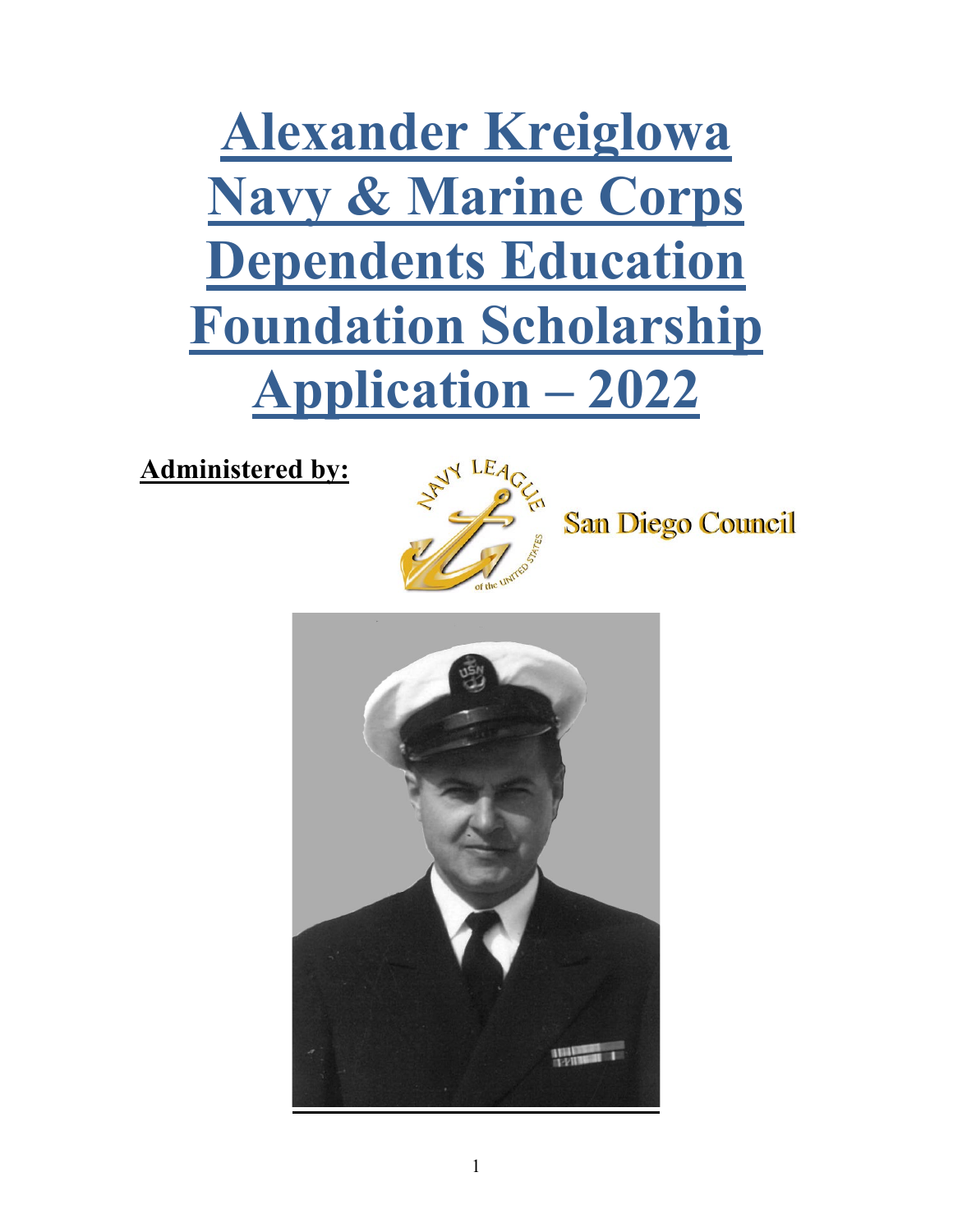| <b>Student Information:</b>      |          |                   |                                           |                                                                                                |
|----------------------------------|----------|-------------------|-------------------------------------------|------------------------------------------------------------------------------------------------|
| Name:                            |          |                   |                                           |                                                                                                |
| Address:                         |          |                   |                                           |                                                                                                |
|                                  | (Street) |                   |                                           | (City)                                                                                         |
|                                  | (State)  |                   |                                           | (Zip) (Email Address)                                                                          |
|                                  |          |                   |                                           | Home Phone $\#$ : $\qquad \qquad$ Cell $\#$                                                    |
| Date of Birth:                   |          |                   |                                           |                                                                                                |
|                                  |          |                   | <b>Parent/Legal Guardian Information:</b> |                                                                                                |
| Father:                          |          |                   |                                           | Phone:                                                                                         |
|                                  |          |                   |                                           |                                                                                                |
|                                  | (Street) |                   |                                           | (City)                                                                                         |
|                                  |          | $(State)$ $(Zip)$ |                                           | (Cell) (E-Mail Address)                                                                        |
|                                  |          |                   |                                           |                                                                                                |
|                                  |          |                   |                                           |                                                                                                |
|                                  | (Street) |                   |                                           | (City)                                                                                         |
|                                  |          |                   |                                           |                                                                                                |
|                                  |          | $(State)$ $(Zip)$ |                                           | (Cell) (E-Mail Address)                                                                        |
| <b>Service Information:</b>      |          |                   |                                           |                                                                                                |
|                                  |          |                   |                                           | Name of Sea Service Member:                                                                    |
|                                  |          |                   |                                           |                                                                                                |
| Dates of Service:                |          |                   |                                           |                                                                                                |
|                                  |          |                   |                                           | Active Duty Retired Deceased (Circle One)                                                      |
|                                  |          |                   |                                           | Submit proof of active duty (Leave and Earnings Statement), retired                            |
|                                  |          |                   |                                           | status/retired-deceased status (DD214), or deceased active duty member                         |
|                                  |          |                   |                                           | (DD1300). <i>Please cross out/blacken social security numbers.</i>                             |
|                                  |          |                   |                                           |                                                                                                |
| <b>Academic Information:</b>     |          |                   |                                           |                                                                                                |
| High School Name:                |          |                   |                                           |                                                                                                |
|                                  |          |                   |                                           |                                                                                                |
| <b>Guidance Counselor:</b>       |          |                   |                                           | the control of the control of the control of the control of the control of the control of      |
| Guidance Counselor Phone/E-Mail: |          |                   |                                           |                                                                                                |
|                                  |          |                   |                                           | ACT/SAT scores if taken: Math _____Reading______ Total __________                              |
|                                  |          |                   |                                           |                                                                                                |
|                                  |          |                   |                                           | Cumulative GPA (unweighted):<br># of AP Courses taken ____ # of AP Exam results of 3 or better |
| Date of Graduation 2022:         |          |                   |                                           |                                                                                                |
|                                  |          |                   |                                           | Class Rank and Percentile if your school ranks students:                                       |
|                                  |          |                   | Intended college major/course of study:   |                                                                                                |
|                                  |          |                   |                                           |                                                                                                |

*(Please type or print all information clearly.)*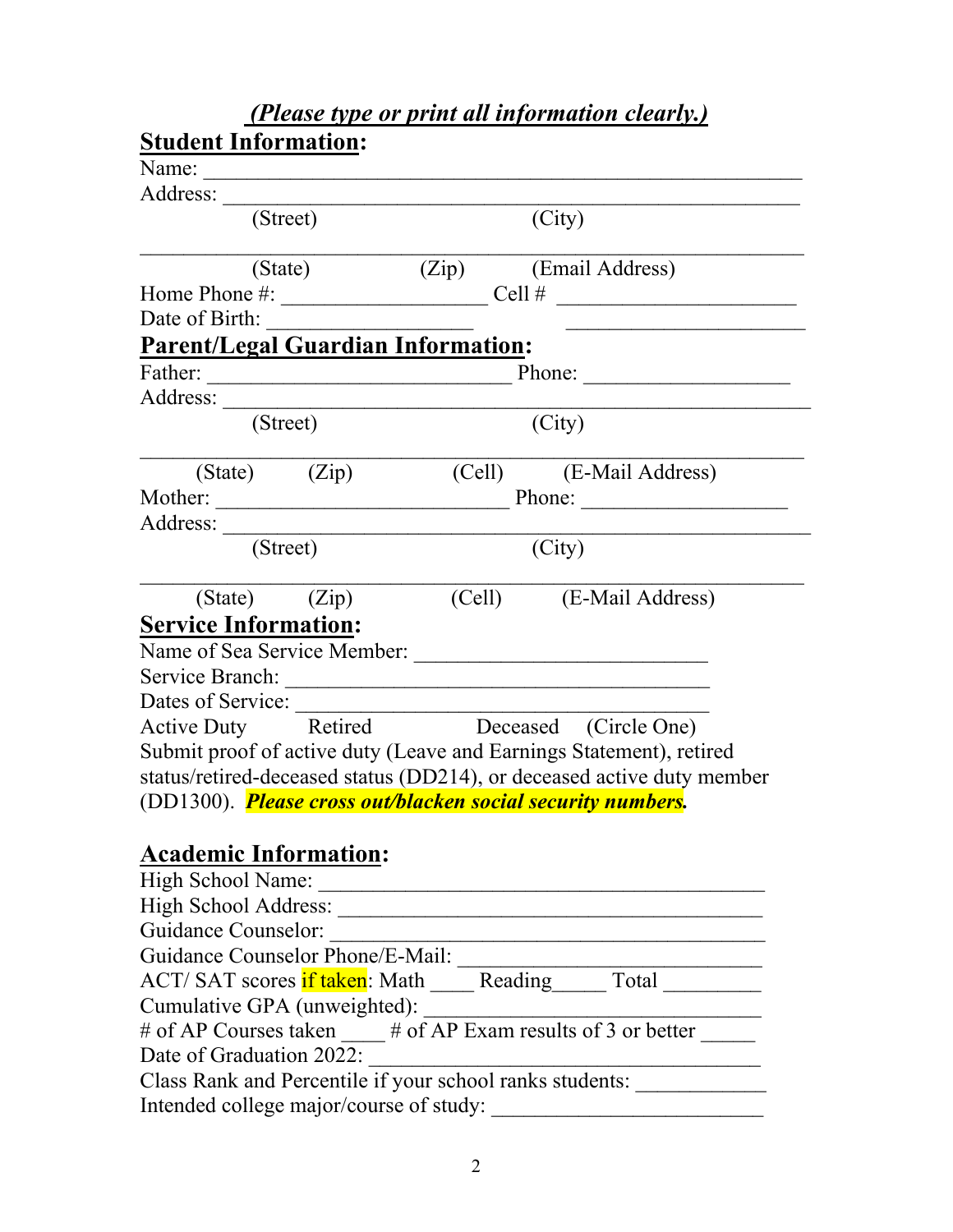#### **Extracurricular Activities**:

- List each of the following in bullet format as applicable:
- ▶ High School Awards, Academic Honors, Activities, Sports, Clubs, Leadership Positions, Community Service Projects, and Work schedule.
- $\triangleright$  Be very specific. List the year/s in high school, the number of hours of each community service per week or event and for each year of participation, and the number of hours of work per week and year/s of work. Be sure to include employer's name, and a contact person's name.
- *Examples of activity listings:*
- $O$  Basketball 2 years JV, 1 year Varsity
- o Captain Varsity Football, Senior Year
- o Class Vice President Junior Year
- o Volunteer for Downtown Soup Kitchen 3 hrs/week, 10 weeks/yr, 2018 and 2019
- o Volunteer for Annual Coastal Cleanup Day- 4 hrs, 2017 and 2019
- o Employer: McDonalds, 15 hrs/week, 48 weeks/yr 2017-2019 POC: Mr. Ben Smith, (555) 555-1234

(Attach an additional typed sheet including all the above information.)

#### **List of Required Supporting Documents:**

(Your application will not be complete without ALL supporting documents. Incomplete applications will not be considered for financial awards.)

- 1. Submit a one to two-page typed essay describing your college and future goals and what inspired you. Write what you like. You might include how life as a military dependent shaped your world view. You might discuss a particular hardship you endured, whether related to life as a military dependent or not. We want to learn about you. Grammar and spelling matter. Your essay should reflect both you and your GPA.
- 2. A list of extra-curriculars for each year of high school
- 3. At least two letters of recommendation including contact information (High School Counselor, Teacher, Employer).
- 4. Official High School Transcript including GPA.
- 5. A copy of your official SAT and/or ACT scores must be included, if taken.
- 6. A copy of results for all AP Exams, if taken
- *7.* Financial documents: (copy of **signed** FAFSA and both parents' **signed** Federal Tax Returns for the 2021 tax year) If your parents file a joint return, submit that. If your parents file separate returns for any reason, a copy of BOTH returns must be submitted*). Please cross out/blacken social security numbers.*
- 8. Proof of Service: Leave and Earnings Statement, DD214, or DD1300. *Please cross out/blacken social security numbers*.
- 9. Letter of Acceptance from an accredited 4-Year College/University in the United States.
- 10. Special Circumstances Form *only if applicable*: unusual/catastrophic medical and dental expenses, dependent care expenses, income reduction, job loss, unusual debts. D**oes not include mortgage/car loans**. **This form is not a mandatory part of the application. Complete only if circumstances of an unusual or catastrophic financial burden exist; Supporting documentation required.**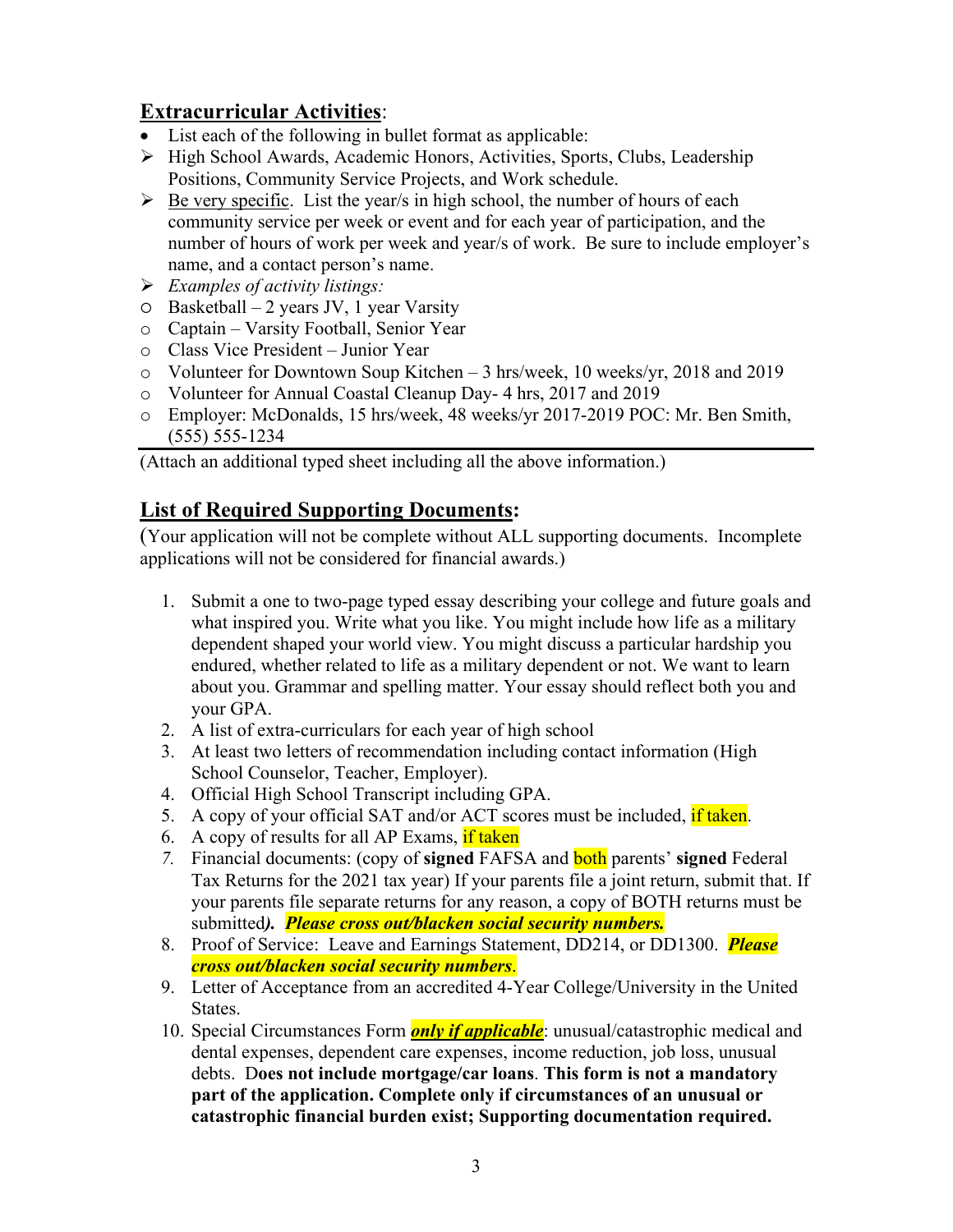## **Certification:**

The information listed on this application and any attached form is true and correct to the best of my/our knowledge. I understand it is my responsibility to submit all documentation required to support this application no later than the deadline of April 30, 2022. I understand that knowingly giving false information will result in a review of my eligibility and any financial award I might receive\*.

| <b>Signature of Student</b> | Date |
|-----------------------------|------|
|                             |      |
| <b>Signature of Parent</b>  | Date |

**\*The Alexander Kreiglowa Scholarship is good for up to \$15,000 per academic year for no more than four years to cover tuition, books and academic-related expenses only. It may not be used for room, board or housing. Recipients must maintain a course load of 12 or more units and a minimum GPA of 3.0 to remain eligible to receive the award, if selected.**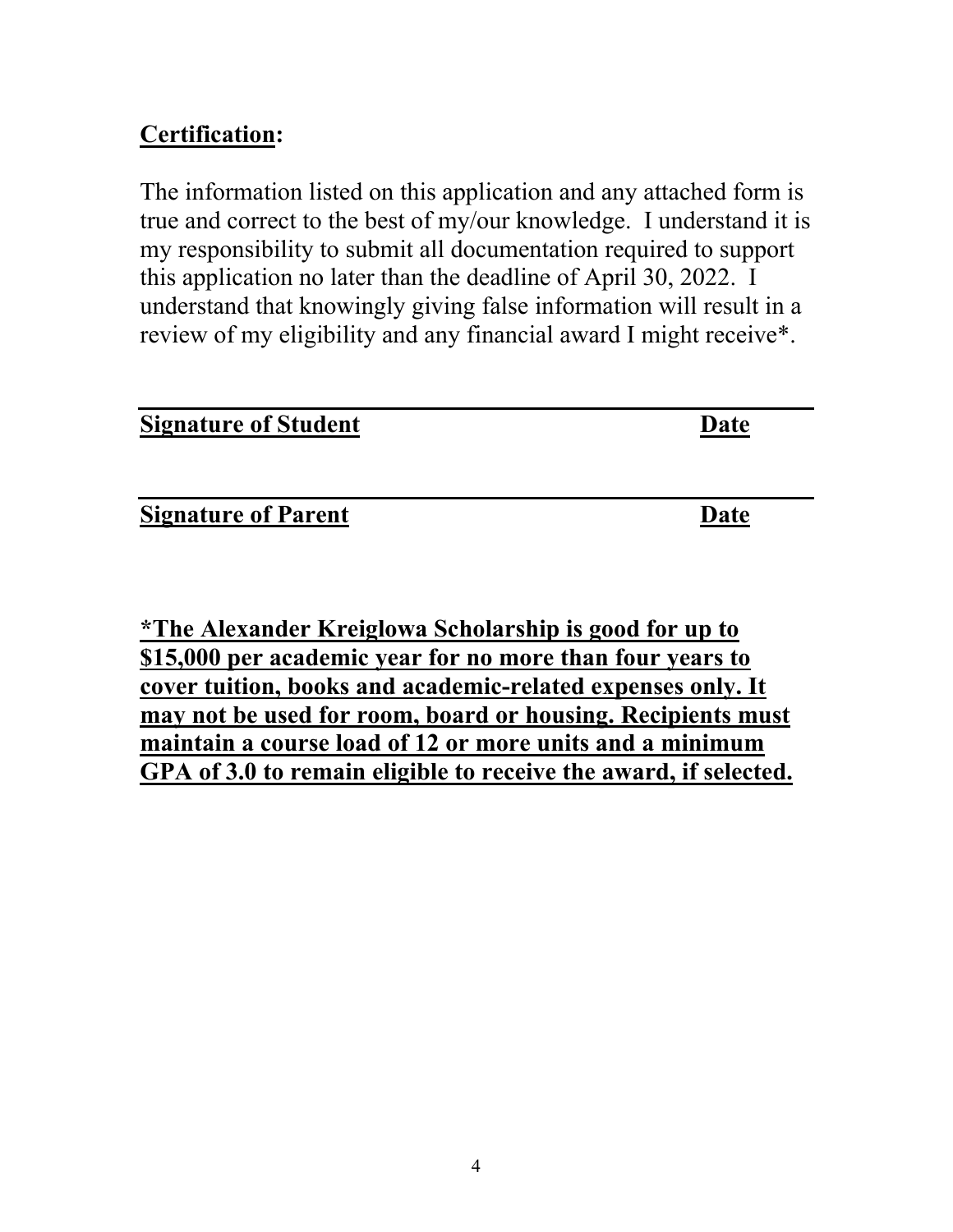## **Application Submission Deadline: April 30, 2022**

Don't wait until the last minute. Submitting early allows for time to correct errors or unexpected issues. Make sure your application package is complete. Check off each category of supporting documents as you add them to your package. Contact information for writers of letters of recommendation is required. Make sure you've blacked out or redacted sensitive information like social security numbers in the FASFA, tax returns and DFAS documents. Keep a copy of your application package. E-Mail any questions to [scholarships@navyleague-sd.com.](mailto:scholarships@navyleague-sd.com)

To submit via E-Mail: please send your completed scholarship application package in PDF format to [scholarships@navyleague-sd.com](mailto:scholarships@navyleague-sd.com) before 11:59PM PDT on April 30, 2022. Letters of recommendation and official transcripts MUST be sent from the school and/or the official school E-Mail addresses of staff, counselors and teachers if they opt to submit via E-Mail. The subject line should include your name. No exceptions. It is YOUR responsibility to make sure the submissions have been received by the deadline. If these documents cannot be sent electronically, they may be sent via U.S. Mail in official sealed envelopes and postmarked no later than April 30, 2022.

To submit via U.S. Mail: a completed scholarship application package (hardcopy or USB drive) must be mailed and postmarked by April 30, 2022 to the Navy League of San Diego at the following address:

> San Diego Council, Navy League of the United States 2115 Park Boulevard San Diego, CA 92101 Attn: Scholarship Chair

Letters of recommendation and official transcripts may be sent electronically or U.S. Mail by your school regardless of the method you use to submit your package.

### **DO NOT send application packages via Fedex/UPS or attempt to hand deliver. The office is not open daily. Staff may not be present and there is no slot for envelopes.**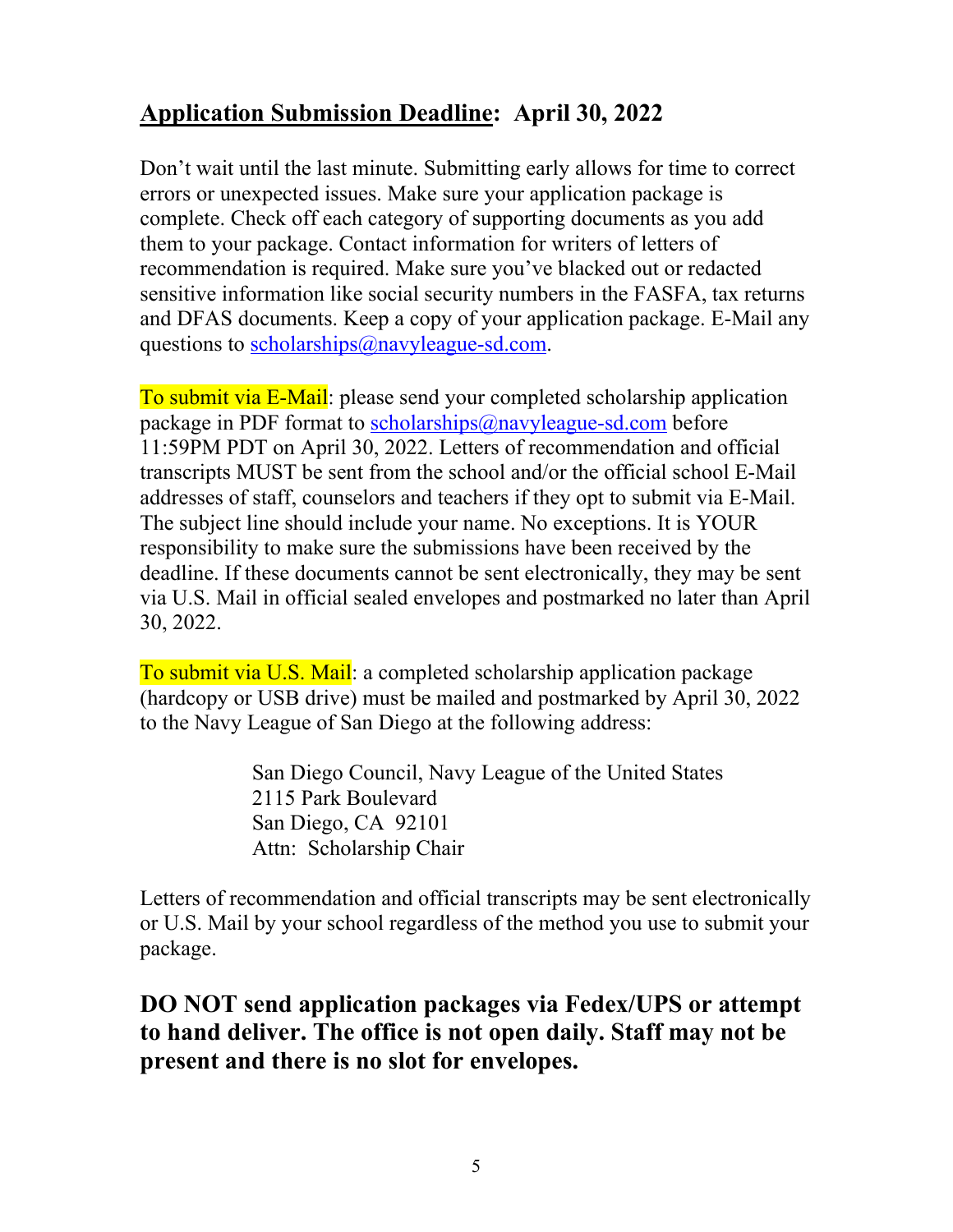## **Special Circumstances Form 2022**

## **Alexander Kreiglowa Navy & Marine Corps Dependents Education Foundation Scholarship**

## **(Please type or print all information clearly.)**

## **Application Information:**

This is an optional form and is not required to apply for the scholarship. If you and your family have experienced unusual circumstances, complete this form to the best of your ability and provide the requested documentation with your package. We will review your information and take it into account under financial need. This is not an all inclusive list. If you have experienced a hardship that is not listed here, provide us with as much detail as possible on how the situation has affected you financially, either in terms of income loss or additional expenses. **Be sure to note the date.**

(Please Print)

Parent's Name (Please Print)

## **1. Dependent Care Expenses:**

| Name of Family Member | Age | Relationship to<br>Student | Amount | Type of Expense |
|-----------------------|-----|----------------------------|--------|-----------------|
|                       |     |                            |        |                 |
|                       |     |                            |        |                 |
|                       |     |                            |        |                 |
|                       |     |                            |        |                 |
|                       |     |                            |        |                 |

Please explain if these expenses will be lower, the same, or higher in 2022 and why:

 $\mathcal{L}_\text{G}$  , and the contribution of the contribution of the contribution of the contribution of the contribution of the contribution of the contribution of the contribution of the contribution of the contribution of t  $\mathcal{L}_\text{max} = \mathcal{L}_\text{max} = \mathcal{L}_\text{max} = \mathcal{L}_\text{max} = \mathcal{L}_\text{max} = \mathcal{L}_\text{max} = \mathcal{L}_\text{max} = \mathcal{L}_\text{max} = \mathcal{L}_\text{max} = \mathcal{L}_\text{max} = \mathcal{L}_\text{max} = \mathcal{L}_\text{max} = \mathcal{L}_\text{max} = \mathcal{L}_\text{max} = \mathcal{L}_\text{max} = \mathcal{L}_\text{max} = \mathcal{L}_\text{max} = \mathcal{L}_\text{max} = \mathcal{$ 

#### **Attach Required Documentation**:

2021 receipts for child care/dependent care expenses or signed itemized statement of expenses for 2021 and projected 2022 expenses.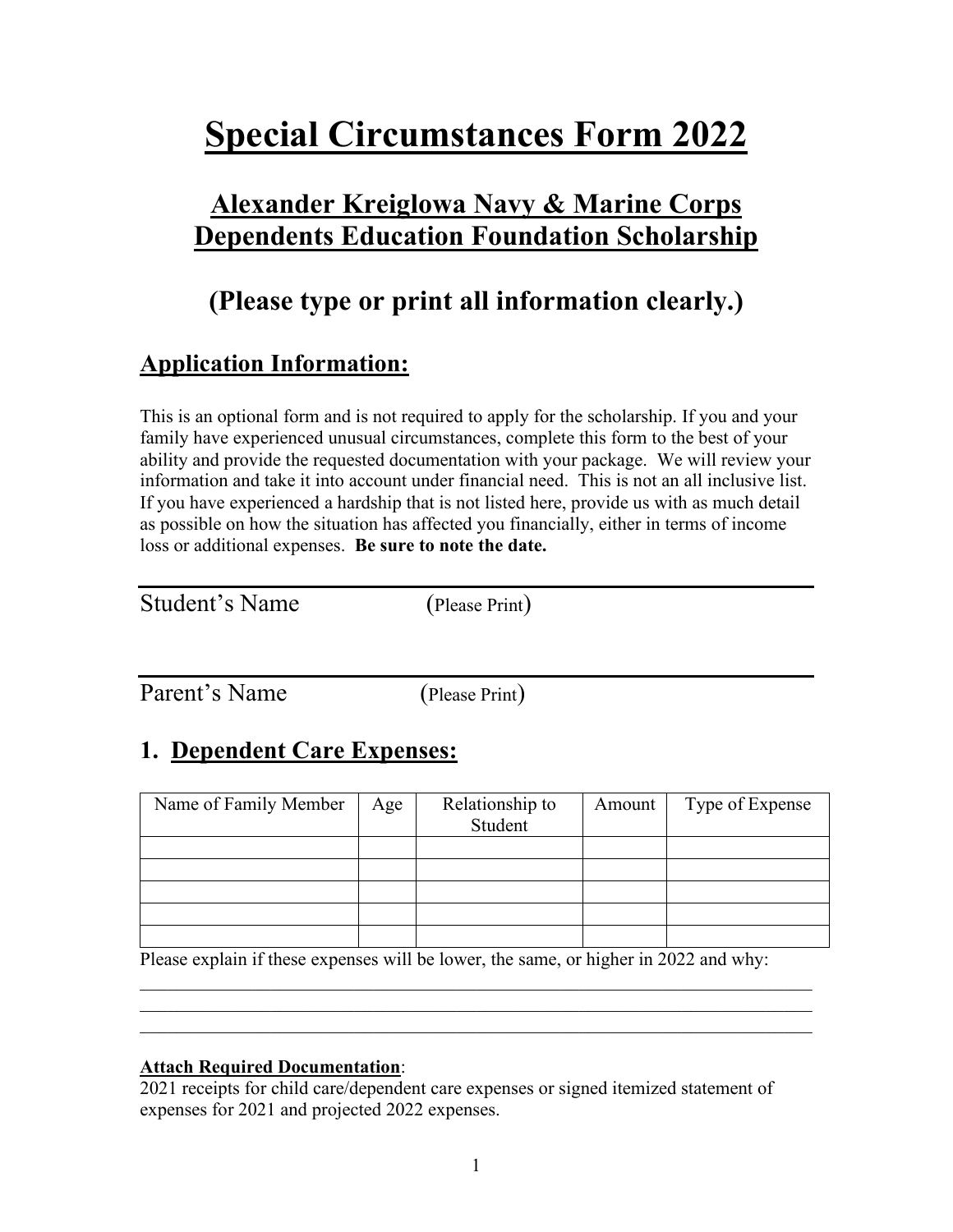## **2. Unusual Medical and/or Dental Expenses:**

Amount paid for medical/dental insurance in 2021. **DO NOT** include employer's contribution: \$\_\_\_\_\_\_\_\_\_\_

Amount paid for medical/dental expenses in 2021. **NOT COVERED BY INSURANCE**:  $\frac{1}{2}$ 

Will your non-reimbursed medical/dental expenses be lower, the same, or higher in 2022 and why?

 $\mathcal{L}_\text{G}$  , and the contribution of the contribution of the contribution of the contribution of the contribution of the contribution of the contribution of the contribution of the contribution of the contribution of t

 $\mathcal{L}_\text{G}$  , and the contribution of the contribution of the contribution of the contribution of the contribution of the contribution of the contribution of the contribution of the contribution of the contribution of t

#### **Attach Required Documentation**:

Signed 2021 Federal Income Tax Form (Schedule A – Itemized Deductions), or receipts of medical and dental payments from 2021.

Signature (below) of person for which medical information is being disclosed if over the age of 17.

I hereby authorize the use or disclosure of my individually identifiable health information to the Scholarship Committee of the San Diego Council of the Navy League as described in documentation that I have voluntarily submitted. This information, which will be held for a period of one year, is being disclosed to the Scholarship Committee for the sole purpose of documenting special circumstances. At any time, I have the right to revoke this authorization prior to its expiration date by notifying the Committee in writing, but the revocation will not have any affect on any actions the Scholarship Committee took before it received the revocation.

Signature Date

### **3. Income Reduction:**

If your income and/or your parent's income will be less on your 2022 Federal Income Tax Return than it was on your 2021, check the appropriate reason and explain the situation below. Submit an income estimate for 2022 and the reason why.

- o Unemployment or change in employment
- o Divorce or separation
- o Disability of student or parent
- o Death of parent
- o Natural Disaster
- o Loss of untaxed income or benefit
- $\circ$  One time income inheritance, moving expense allowance, IRA or pension distribution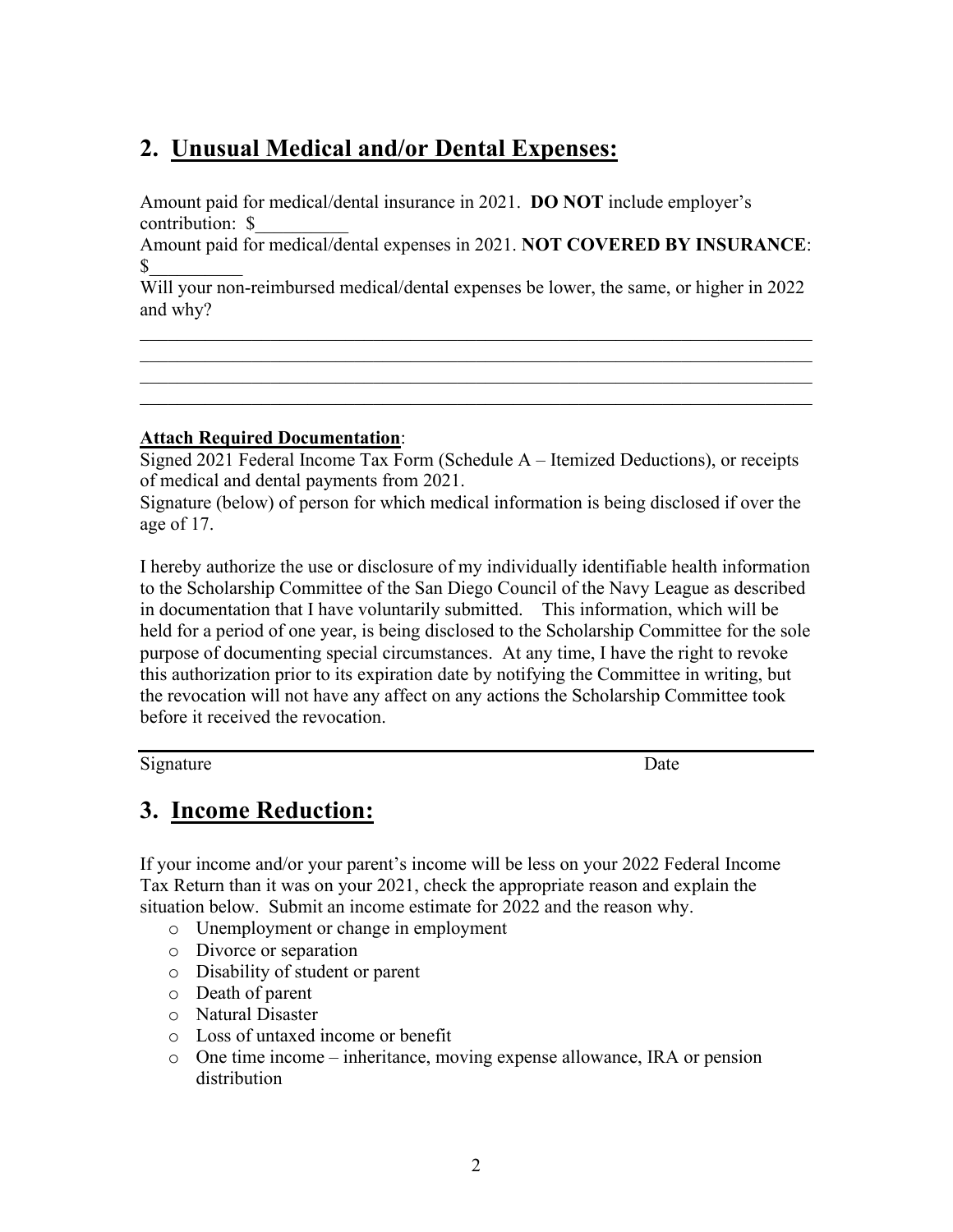**EXPLANATION** of your situation, including dates of the change in your situation:

#### **INCOME and Earnings on 2021 Tax Return and Estimate of TOTAL INCOME for 2022:**

 $\mathcal{L}_\text{G}$  , and the contribution of the contribution of the contribution of the contribution of the contribution of the contribution of the contribution of the contribution of the contribution of the contribution of t  $\mathcal{L}_\text{G}$  , and the contribution of the contribution of the contribution of the contribution of the contribution of the contribution of the contribution of the contribution of the contribution of the contribution of t

| <b>Type of Income</b> | Father  | <b>Mother</b> | <b>Student</b> |
|-----------------------|---------|---------------|----------------|
|                       | 2021/22 | 2021/22       | 2021/22        |

| Wages, salaries, tips, severance pay,   |  |  |
|-----------------------------------------|--|--|
| unemployment, disability pay            |  |  |
| Other taxable income (rentals,          |  |  |
| pensions, etc. as reflected on your tax |  |  |
| return                                  |  |  |
| ADC/AFDC (Annual est.)                  |  |  |
| Child support received (Annual est.)    |  |  |
| Other untaxed income (Social            |  |  |
| Security, housing, etc)                 |  |  |

If your parents are divorced or separated, give only the information of the custodial parent. If the loss of income was due to the death of your parent, give only the information of your surviving parent.

#### **Attach Required Documentation:**

Signed statements documenting estimated earnings or verification (2021) of actual Social Security, unemployment benefits, workers' compensation benefits, disability payments, or **signed** 2021 Federal Tax Return of BOTH parents. *Please cross out/blacken social security numbers.*

### **4. Unusual Debts:**

Use this section to address high debt payments that were a result of unusual circumstances, such as credit card debts to cover unemployment expenses or failed business; legal fees for divorce, adoption, etc; education loans of parents; or personal debts for non-discretionary expenses. Please do not include normal debt expenses such as a mortgage.

#### **List the type and purpose of the debt, total amount owed, and the amount of monthly payments:**

| Type or Cause of Debt |  | Original Debt Amount Owed Monthly Payment |
|-----------------------|--|-------------------------------------------|
|                       |  |                                           |
|                       |  |                                           |
|                       |  |                                           |